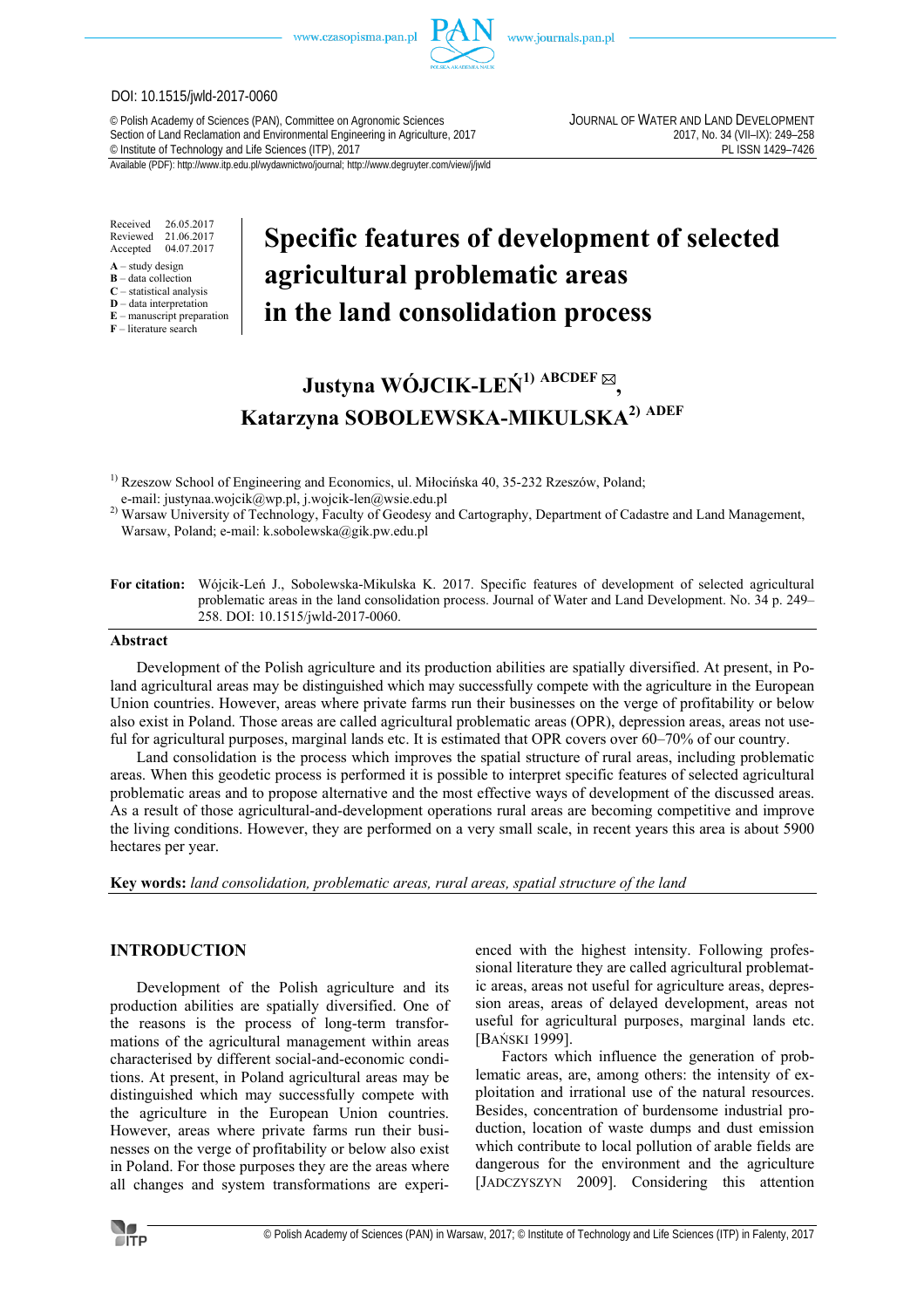should be paid to areas characterised by the limited production potential, by lower incomes of inhabitants and delays in economic development which are dangered by marginalisation and, therefore, excluded from the areas of development.

All historical conditions of the social development contributed to destination of less useful areas, characterised by the lower production potential, for agricultural purposes [JADCZYSZYN 2009]. Besides, arable lands are highly fragmented, dispersion in rural areas [LEŃ 2017a, b] together with directing the agricultural production towards meeting the farmer's own demands. Such problems occur in different parts of Poland, e.g. in the South-Eastern part [LEŃ 2010; 2011; LEŃ, MIKA 2016a; NOGA, LEŃ 2010], in Central Poland [WÓJCIK, LEŃ 2015], as well as in Eastern Poland [KRÓL 2014].

Therefore it is necessary to adequately develop lands which are not useful for agricultural purposes – agricultural problematic areas, which will correspond to local natural-and-economic conditions, and contribute to revival of those areas [SAJNÓG, WÓJCIK 2013].

The process which improves the spatial structure of rural areas, including problematic areas, is the geodetic operation of land consolidation. As a result of those development and agricultural operations rural areas become competitive and farming on those areas generates financial profits and, therefore, it contributes to improvement of living conditions.

However, it should be remembered that all changes which are introduced must be in agreement with the natural resources since the rules of sustainable development (concerning, among others, protection of soils, waters, genetic resources of plants and animals, degradation of the environment, technical excellence and economic durability and social acceptance) are highly important for development of rural areas [SOBOLEWSKA-MIKULSKA 2004].

## **SPECIFIC FEATURES OF SELECTED PROBLEMATIC AREAS**

Agricultural problematic areas are not clearly defined in professional publications [CHURSKI 2006]. It is connected with the domain of research and the approach of scientist who intend to analyse that issue in details. Such terms as: conflict areas, areas of scarcity, depression areas, difficult areas, area of production reserves, hazarded areas, poorly developed areas, areas of delayed development, marginal areas etc. are used by the authors of scientific publications [BAŃSKI 1999]. It is assumed that those areas are synonyms of the term "problematic areas".

Problematic areas were firstly defined in the eighties. ZAGOŻDŻON [1988] may be an example; describing this issue the author suggested that problematic areas, being a part of the geographical space were characterised by the occurrence of negative phenomena: "(...) from the social, economic and technical domains, which resulted in certain internal anomalies (in the spatial structure) and the "area abnormality" [ZAGOŻDŻON 1988].

It is also assumed that the presence of problematic areas contributes to generation of serious barriers for the country economy – for the social-andeconomic policy. CIOK [1991] points that the term of problematic areas is understood as: "(...) areas of low effectiveness of social-and-economic and spatial structures and, therefore, areas which require – on the side of planning and regional policy – special actions needed for solving existing problems" [CIOK 1991]. It is important to notice that rural problematic areas also include such areas which are characterised by relatively low development possibilities and which require strong support from external resources for their economic development.

According to legal regulations – Article 2 item 7 of the act of March 27, 2003 r. on spatial planning and development, problematic areas should be considered as: "areas of peculiar phenomena in the field of spatial development or in relation to the occurrence of spatial conflicts, presented in a voivodeship development plan or determined in the documentation of conditions and directions of spatial development of a commune" [Ustawa… 2003].

As it turns out from performed research works different areas may be considered as agricultural problematic areas. Those areas are characterised, on the one hand, by the occurrence of negative natural phenomena, as well as negative demographic-socialand economic factors on the other.

The definition which seems to be reasonable from the perspective of implementation of land consolidation works was proposed by WÓJCIK-LEŃ [2016] – agricultural problematic areas are constantly used for agricultural purposes but they do not generate incomes, due to [WÓJCIK-LEŃ 2016]:

I. location, in relation to market and job opportunities, including:

- the tax district,
- the high level of unemployment,
- the high population density,
- the low structure of incomes;
- II. the terrain relief with consideration of:
- locations on areas with high slope values,
- disadvantageous directions of slopes,
- erosion hazard;

III. soil conditions with respect to their quality and usefulness, with consideration of:

- the low class of soils,
- the poor complex of the agricultural usefulness,
- the excessive moisture or the high dryness of soils.

## **LAND CONSOLIDATION AS THE GEODETIC TOOL FOR DEVELOPMENT OF RURAL AREAS**

The above definition of agricultural problematic areas refers to rural areas where the land consolidation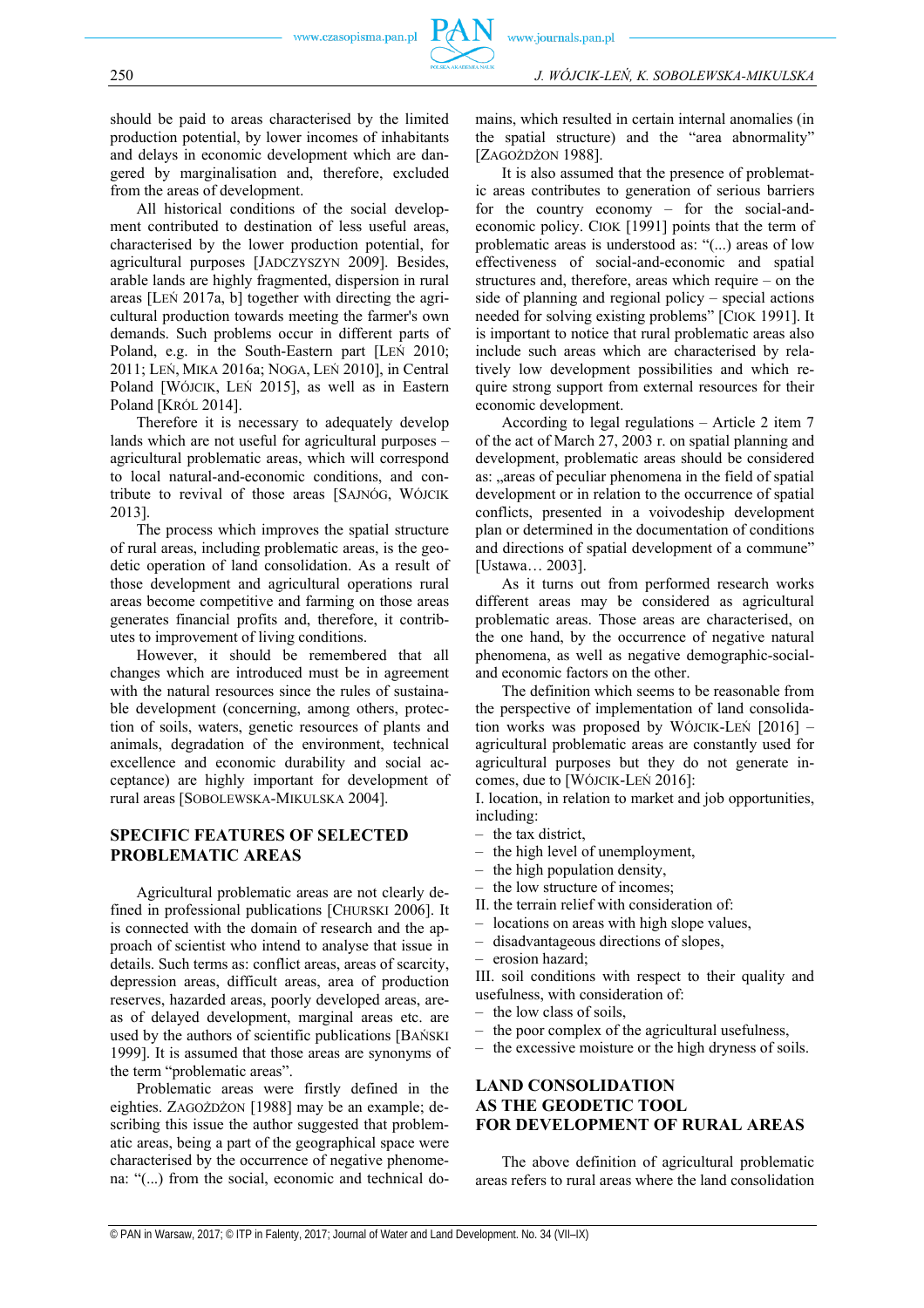process is the geodetic action which can highly improve the spatial structure of rural areas.

Land consolidation was the first instrument serving for the development of rural areas and the agriculture. The basic definition and objective of land consolidation are included in the act of March 26,1982 of land consolidation and exchange, where land consolidation is defined as: "(…) development-and-agricultural operations aiming at transformation of the spatial system of lands located within rural areas in such a way that more favourable farming conditions are created by improvements of area structure of farms, rational arrangement of land expanse and adaptation of real estate boundaries to the water melioration system, roads and the terrain relief." [Ustawa… 1982].

The 2014–2020 Rural Areas Development Programme promotes the land consolidation operations as geodetic works which aim at: "(…) delineation of new cadastral parcels of new arrangement, in order to reduce the number of small and distributed parcels of one farm and to increase the average size of parcels. The land consolidation projects also include works concerning post-consolidation area development which – in particular – aim at creation of the functional network of access roads to arable and forest lands and implementation of tasks aiming at regulation of water relations within the areas of land consolidation works." [MRiRW 2014].

At present, the objective of land consolidation is to create more favourable conditions of farming and forestry [Ustawa… 1982]. It is a group of planning and technical operations which should result in improvements of living and working conditions in rural areas. Investments in the field of renewal of rural areas and development of the technical and social infrastructure, as well as tasks related to the protection of the environment and maintenance of natural living foundations are also important. Another important aspect concerns the reduction of production costs in the agriculture and forestry, being the result of reduced inputs of labour and elimination of structural barriers. Abiotic factors, such as the terrain relief, types of soils, rainfalls – water, the air temperature, winds, are highly important for the agriculture. Development of rural areas also defines demographic, economic, natural-and-landscape and public aspects.

That is why, in the course of land consolidation operations – particular attention should be paid to agricultural problematic areas and to their adequate development. Information on problem areas should be considered as a group of factors when typing areas for land consolidation work [LEN *et al*. 2016; LEŃ, MIKA 2016b]. It is reasonable to promote alternative economic functions, and, therefore the most attractive ways of development of the discussed areas, which may be, first of all, destined for [WÓJCIK-LEŃ 2016]:

– non-agricultural and non-forest purposes, such as housing development, transport infrastructure, agro-tourism, recreation etc.,

- ecological sites (after transformation of lands),
- cultivation of energy crops [SAJNÓG, WÓJCIK 2013],
- creation of hunting plots [BYDŁOSZ *et al*. 2013],
- other purposes.

#### **METHODOLOGY OF RESEARCH**

During the experiments, selected agricultural problematic areas were characterised for the needs of rational area development in the land consolidation process.

The basic criteria, proposed by WÓJCIK-LEŃ [2016], as well as detailed criteria concerning the selection and delineation of problematic areas in the course of land consolidation works, were assumed. Point weights were assigned to those criteria, according to the assumed rule that the less the favourable feature value is (such as location, erosion hazard or poor soil classes) the higher is the weight value [WÓJCIK-LEŃ 2016].

I criterion – location – 30 points:

- 1) tax district division into tax districts,
- 2) the rate of unemployment division into intervals,  $(\%)$
- 3) the population density division into intervals (individuals∙km–2),
- 4) the structure of incomes division into levels of incomes.
- II Criterion terrain relief 40 points:
- 1) slope (the terrain slope study) division into intervals (in %),
- 2) direction of slopes division into basic directions, in degrees, according to the wind rose,
- 3) erosion hazard division into levels of erosion intensity.

The digital terrain model (DTM) was the main database. Measurement data were used in Arc/Info ASCII GRID formats using GIS tools, QGIS software.

III Criterion – soil conditions with respect to the quality and usefulness of soils – 30 points:

- 1) soil classes division into arable lands and green areas,
- 2) the agricultural usefulness complexes the division of complexes was systematised according to the index of validation of the agricultural space (WRPR),
- 3) water relations were determined on the basis of the above data with consideration of the moisture criteria with respect to soil-and-agricultural complexes.

According to performed research works, weights were assigned to the above criteria and the synthetic index  $W_{OPRn}$ , which allows to parameterise the criterion of selected agricultural problematic areas was calculated according to formula (1) [WÓJCIK-LEŃ 2016].

<sup>–</sup> forestation,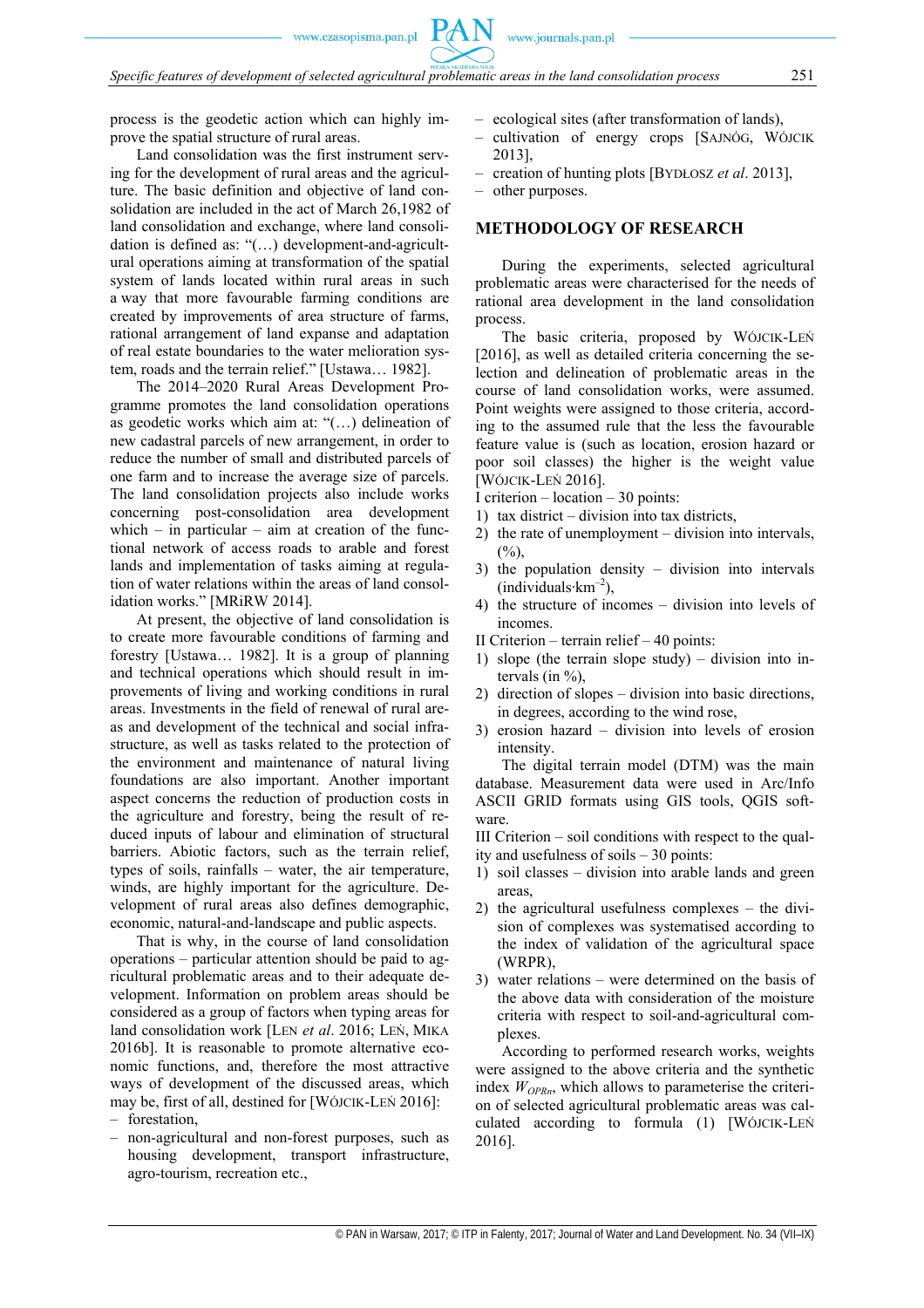

www.journals.pan.pl

$$
W_{OPRn} = \frac{\sum_{1}^{n} (k_n p_n)}{P_w}
$$
 (1)

where:  $W_{OPRn}$  = the synthetic index allowing to parameterise the criterion of the selected agricultural problematic areas,  $k_n$  = the weight of the delineated group of areas (depending on the criterion),  $p_n =$  the size of the delineated group of areas (depending on the criterion),  $P_w$  = the size of the analysed area.

Then the total synthetic index was calculated (2) which allows to parameterise the criterion of selected agricultural problematic areas [WÓJCIK-LEŃ 2016]:

$$
SW_{OPR_n} = W_{OPR_1} + W_{OPR_2} + \dots + W_{OPR_n}
$$
 (2)

where:  $SW<sub>OPRn</sub>$  = the total synthetic index allowing to parameterise the criterion of selected agricultural problematic areas,  $W_{OPRn}$  = the synthetic index allowing to parameterise the criterion of selected agricultural problematic areas.

## **DETAILED EXPERIMENTS USING THE EXAMPLE OF THE OSTROŻANY LAND CONSOLIDATION OBJECT**

The Ostrożany Land Consolidation Object is located in Siematycze District, in the Podlaskie voivodeship (Fig. 1), within the approximate distance of 16 km from the town of Siemiatycze, on the border of Drohiczyn and Grodzisk municipalities. It covers six cadastral districts, including Ostrożany and Smorczewo villages which are located within the administrative borders of Drohiczyn municipality; Stadniki, Jaszczołty, Morze and Lubowicze villages are located within the administrative borders of Grodzisk municipality.

According to the assumed methodology of research the analysed object is characterised by the following features and point weights, with respect to the assumed methodology and the criterion of specification (selection) of agricultural problematic areas (Tab. 1, 2, 3 and Fig. 2, 3, 4).

As it turns out from performed experiments and above tables the Ostrożany village is located in the III



Fig. 1. Location of the Ostrożany land consolidation object in the Podlaskie voivodeship and the Siemiatycze district; source: own elaboration

tax district. The analysed area is characterised by the low population density of the moderate unemployment rate (the total of 21 points). It is the plain area with small values of slopes (94.2% of the entre areas are the areas of slope below 3°). The performed experiments proved that 37.3% of the total areas is free from the surface water erosion, and 44.2% of the area hazarded by erosion. For the assumed terrain relief criterion (0–40 points) the analysed object gained 13.40 points, i.e. 33.5% of the total number of points. In Ostrożany soils of the low class of soils are prevailing. Soils of the IV and V classes are dominating in the structure of arable fields and their total areas equals to 59.5% of the total area of arable lands of the analysed object. Those soils are characterised by the excessive moisturising (45.9% of the total village area). For the assumed criterion, soil conditions – the total equal to 16.68, what equals to 55.6% of the total of points. As a result of performed research works the analysed object gained 51.08 points.

| Tax district acc. to Rozpo-<br>rządzenie MF [2001] |                                         |             |       | Unemployment rate acc. to Cen-       | tral Statistical Office of Poland                 |              | Population density acc. to Central<br>Statistical Office of Poland |                                          |                                 |             | Structure of incomes acc. to Central<br>Statistical Office of Poland and data<br>from the Municipal Office |               |                        |            |       |
|----------------------------------------------------|-----------------------------------------|-------------|-------|--------------------------------------|---------------------------------------------------|--------------|--------------------------------------------------------------------|------------------------------------------|---------------------------------|-------------|------------------------------------------------------------------------------------------------------------|---------------|------------------------|------------|-------|
| feature                                            | $\widehat{\circ}$<br>⊂<br>$\frac{1}{2}$ | La<br>size. | index | న<br>$\cdot$ 4<br>υ<br>201<br>featur | $\widehat{\pi}$<br>S<br>$\frac{1}{11}$<br>∵ë<br>≫ | (ha)<br>size | index                                                              | feature<br>$\overline{ }$<br>sons<br>201 | $\widehat{\sim}$<br>É<br>weight | ha<br>size. | index                                                                                                      | feature       | $\odot$<br>Š<br>weight | д<br>size. | index |
|                                                    | 4                                       |             |       | $7 - 10$                             | 4                                                 |              |                                                                    | $0 - 100$                                | 3                               | 1118.52     |                                                                                                            | $0 - 1000$    | 3                      |            |       |
| $\mathbf{H}$                                       | 6                                       |             | 8.00  | $11 - 14$                            | 5                                                 | 1118.52      | 5.00                                                               | $101 - 200$                              | 5                               |             | 3.00                                                                                                       | $1001 - 2000$ | 4                      |            |       |
| Ш                                                  | 8                                       | 1118.52     |       | $15 - 18$                            | 6                                                 |              |                                                                    | >201                                     | 7                               |             |                                                                                                            | 2001-3000     | 5                      | 1118.52    |       |
| IV                                                 | 10                                      |             |       | >19                                  |                                                   |              |                                                                    |                                          |                                 |             |                                                                                                            | >3001         | 6                      |            |       |

**Table 1.** I criterion – location for the Ostrożany object (30 points)

Source: own elaboration based on WÓJCIK-LEŃ [2016].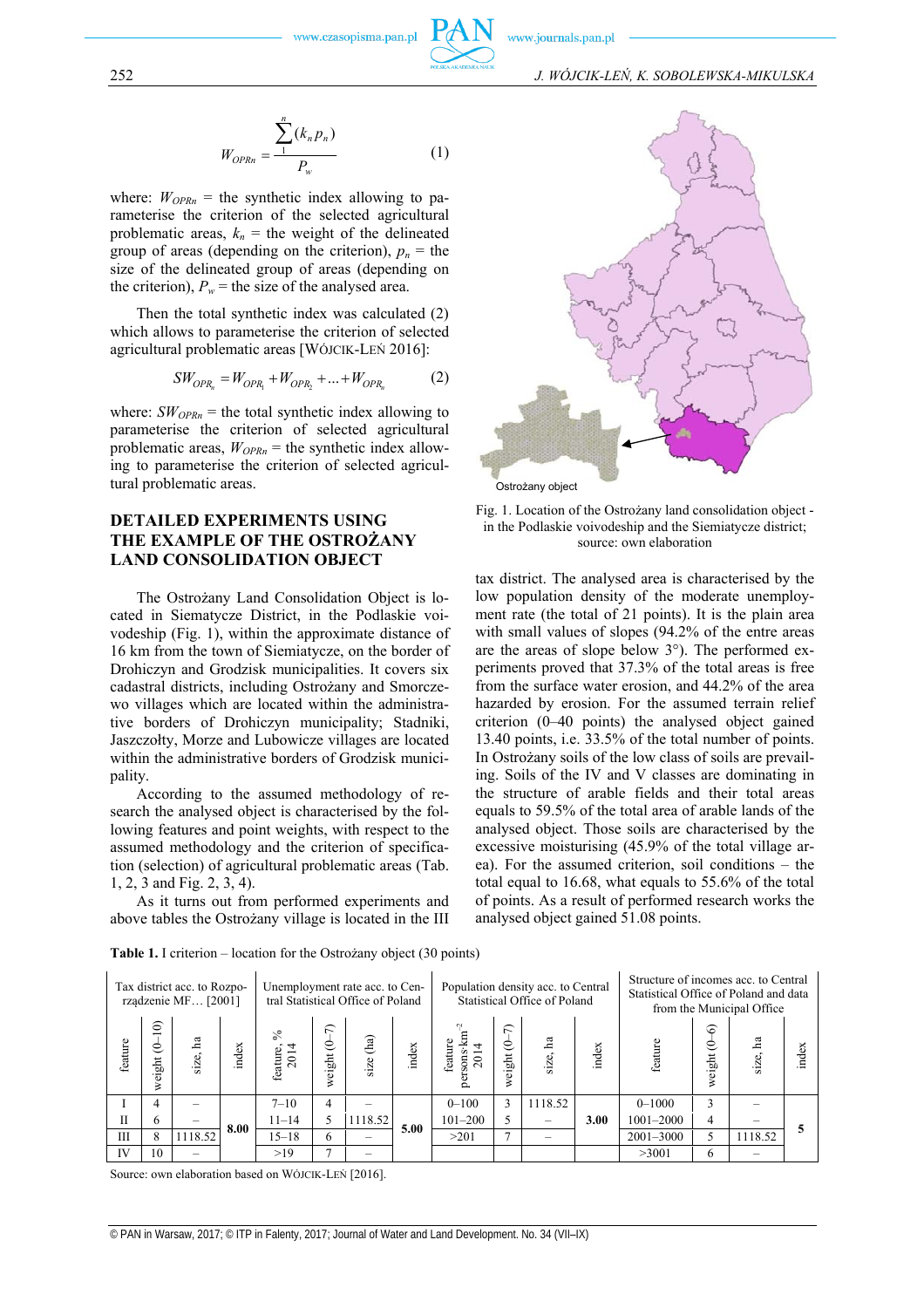$Pf$ 

| Slope (study of the terrain slope) acc. to<br>digital terrain model JÓZEFACIUK and<br>JÓZEFACIUK [1990] |                       |                                                                     |         | Direction of slope acc. to digital terrain | model wind rose             |        |                                        | Erosion hazard acc. to JÓZEFACIUK<br>and JÓZEFACIUK [1990] |             |        |      |  |
|---------------------------------------------------------------------------------------------------------|-----------------------|---------------------------------------------------------------------|---------|--------------------------------------------|-----------------------------|--------|----------------------------------------|------------------------------------------------------------|-------------|--------|------|--|
| feature degrees,<br>(percentage)                                                                        | ନ<br>↽<br>€<br>weight | feature main<br>degrees<br>directions<br>ha<br>index<br>size,<br>Ξ. |         | weight (0-10)                              | ha<br>size,                 | index  | erosion intensity<br>feature<br>level) | $-15$<br>weight (0                                         | ha<br>size, |        |      |  |
| $\langle 3^{\circ} (\langle 5\% \rangle$                                                                | 3                     | 1 0 54.11                                                           |         | $0 - 45$                                   | 10                          | 293.37 |                                        | $0$ (does not exist)                                       | $\theta$    | 417,39 |      |  |
| $3-6^{\circ}$ (6-10%)                                                                                   | 6                     | 62.59                                                               |         | $45 - 90$                                  | 8                           | 100.03 |                                        | (very weak)                                                | 3           | 494,71 |      |  |
| $6-10^{\circ}$ (10-18%)                                                                                 | 9                     | 1.83                                                                | 3.18    | $90 - 135$                                 | 6                           | 69.01  |                                        | $2$ (weak)                                                 | 6           | 1,45   |      |  |
| $10-15^{\circ}$ (18-27%)                                                                                | 12                    |                                                                     |         | $135 - 180$                                | 4                           | 108.64 | 7.21                                   | 3 (moderate)                                               | 9           |        | 3.01 |  |
| $>15^{\circ}$ ( $>27\%$ )                                                                               | 15<br>-               |                                                                     | 180-225 | 4                                          | 214.87                      |        | 4 (strong)                             | 12                                                         |             |        |      |  |
|                                                                                                         |                       |                                                                     |         | $225 - 270$                                | 6                           | 126.51 |                                        | 5 (very strong)                                            | 15          |        |      |  |
|                                                                                                         | $270 - 315$           | 8                                                                   | 99.80   |                                            | area excluded from analysis | 204.97 |                                        |                                                            |             |        |      |  |
|                                                                                                         |                       |                                                                     |         | $315 - 360$                                | 10                          | 106.25 |                                        | (forests)                                                  |             |        |      |  |

**Table 2.** II criterion – terrain relief for the Ostrożany object (40 points)

Source: own elaboration based on WÓJCIK-LEŃ [2016].

 $\overline{\phantom{a}}$ 

**Table 3.** III criterion – soil conditions with respect to their quality and usefulness for the Ostrożany test object (30 points)

 $\overline{\phantom{a}}$ 

| Soil classes acc. to District<br>Office (Starost) – Land and<br><b>Buildings Registration</b><br>[Rozporządzenie RM<br>2012] |                |                          |       | Complexes of agricultural usefulness acc. to<br>index of validation of the agricultural space<br>(WRPR) IUNG - soil-and-agricultural maps<br>WODGIK - soil database |                                                     |                          |       | Water relations acc. to IUNG - soil-and-agricultural maps<br>[WITEK (ed.) 1994]          |                |          |       |  |
|------------------------------------------------------------------------------------------------------------------------------|----------------|--------------------------|-------|---------------------------------------------------------------------------------------------------------------------------------------------------------------------|-----------------------------------------------------|--------------------------|-------|------------------------------------------------------------------------------------------|----------------|----------|-------|--|
| feature                                                                                                                      | weight $(0-6)$ | size, ha                 | index | agricultural useful-<br>ness complex)<br>soil-and-<br>feature                                                                                                       | weight $(0-12)$                                     | size, ha                 | index | with respect to soil-<br>(moisture criteria<br>and-agricultural<br>complexes)<br>feature | weight $(0-6)$ | size, ha | index |  |
| I                                                                                                                            | 1              | ▃                        |       | $1$ – wheat, very good<br>soils                                                                                                                                     | 3                                                   | ÷                        |       | soils often excessively moisturised<br>$\text{(complex } 9, 8)$                          | 6              | 219.07   |       |  |
| $\mathbf{I}$                                                                                                                 | $\overline{2}$ |                          |       | $2$ – wheat, good soils                                                                                                                                             | $\overline{4}$                                      | 293.82                   |       | soils of relatively permanent trend<br>to excessive moisturising (complex<br>2)          | $\overline{4}$ | 293.82   |       |  |
| IIIa                                                                                                                         | $\overline{3}$ | 56.44                    |       | $3$ – wheat soils with de-<br>fects                                                                                                                                 | 6                                                   |                          |       | soils of advantageous moisture<br>relations (complex 1)                                  | $\overline{2}$ |          | 4.08  |  |
| IIIb                                                                                                                         | 3.5            | 81.17                    | 4.04  | $4 - rye$ , very good soils<br>(wheat-and-rye soils)                                                                                                                | 5                                                   | 196.37                   |       | soils of relatively poor trends for<br>excessive drying (complex 4)                      | $\overline{2}$ | 196.37   |       |  |
| <b>IVa</b>                                                                                                                   | $\overline{4}$ | 326.55                   |       | $5 -$ good rye soils                                                                                                                                                | $\overline{7}$                                      | 37.49                    |       | often drying soils (complex 6, 5, 3)                                                     | $\overline{4}$ | 69.04    |       |  |
| IVb                                                                                                                          | 4.5            | 136.54                   |       | $6$ – poor rye soils                                                                                                                                                | 9                                                   | 31.55                    |       | usually highly dry soils (complex 7)                                                     | 6              | 7.7      |       |  |
| $\mathbf{V}$                                                                                                                 | 5              | 42.56                    |       | $7 -$ very poor rye soils                                                                                                                                           | 12                                                  | 7.70                     |       |                                                                                          |                |          |       |  |
| VI                                                                                                                           | 6              | 5.16                     |       | $8 -$ strong pasture-and-<br>corn soils                                                                                                                             | 6                                                   | 212.16                   |       |                                                                                          |                |          |       |  |
| Iz                                                                                                                           | 1              | $\overline{\phantom{0}}$ |       | $9 -$ poor corn-and-pasture<br>soils                                                                                                                                | 9                                                   | 6.91                     | 4.68  |                                                                                          |                |          |       |  |
| $\rm Hz$                                                                                                                     | $\overline{c}$ |                          |       | $10 -$ mountain wheat<br>soils                                                                                                                                      | 5                                                   | $\overline{\phantom{0}}$ |       |                                                                                          |                |          |       |  |
| <b>IIIz</b>                                                                                                                  | $\overline{3}$ | 32.58                    | 3.88  | 11 - mountain rye soils                                                                                                                                             | 6                                                   | $\equiv$                 |       |                                                                                          |                |          |       |  |
| <b>IVz</b>                                                                                                                   | $\overline{4}$ | 119.23                   |       |                                                                                                                                                                     | $\overline{12}$ - mountain oat-and-<br>potato soils | 9                        | 18.31 |                                                                                          |                |          |       |  |
| Vz                                                                                                                           | 5              | 12.63                    |       | $13 -$ mountain oat-and-<br>pasture soils                                                                                                                           | 10                                                  |                          |       |                                                                                          |                |          |       |  |
| VIz                                                                                                                          | 6<br>0.21      |                          |       | $1z - \text{very good and good}$                                                                                                                                    | $\overline{4}$                                      |                          |       |                                                                                          |                |          |       |  |
|                                                                                                                              |                |                          |       | $2z$ – moderate                                                                                                                                                     | $\overline{7}$                                      | 99.99                    |       |                                                                                          |                |          |       |  |
|                                                                                                                              |                |                          |       | $3z$ – poor and very poor                                                                                                                                           | 11                                                  | 3.23                     |       |                                                                                          |                |          |       |  |
|                                                                                                                              |                |                          |       | Ls                                                                                                                                                                  | $\mathbf{1}$                                        | 203.48                   |       |                                                                                          |                |          |       |  |
|                                                                                                                              |                |                          |       | Tz                                                                                                                                                                  | $\theta$                                            | 7.51                     |       |                                                                                          |                |          |       |  |

Explanations: soil classes I–VI connect to arable lands, classes Iz–VIz connet to grasslands. Source: own elaboration based on WÓJCIK-LEŃ [2016].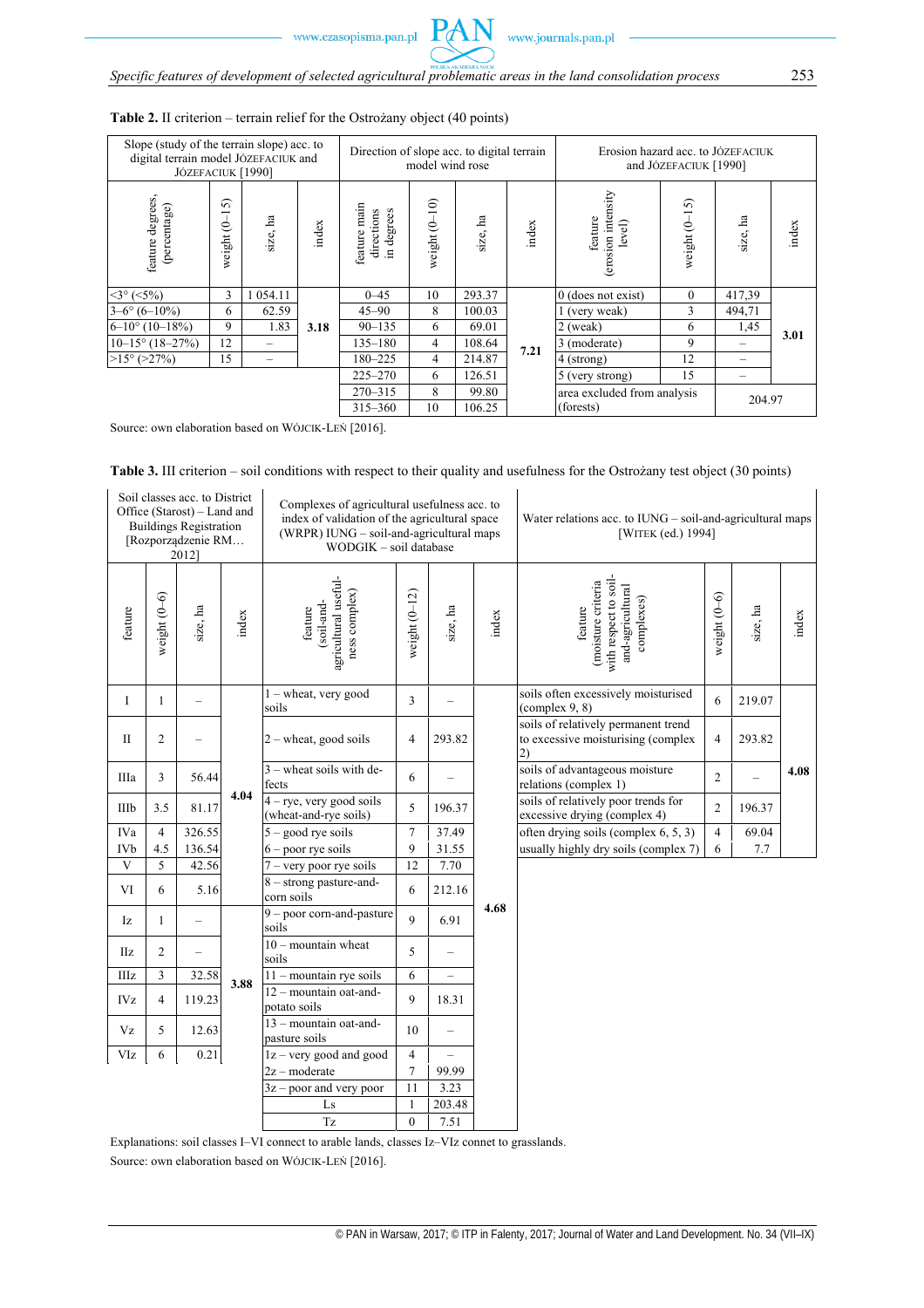





 $P_{d}$ 

ιN

Fig. 2. The Ostrożany district – the slope (the terrain slope study); source: own elaboration



Fig. 3. The Ostrożany district – main directions of slope, according to the wind rose; source: own elaboration



Fig. 4. The Ostrożany district – erosion hazard (the surface water erosion level); source: own elaboration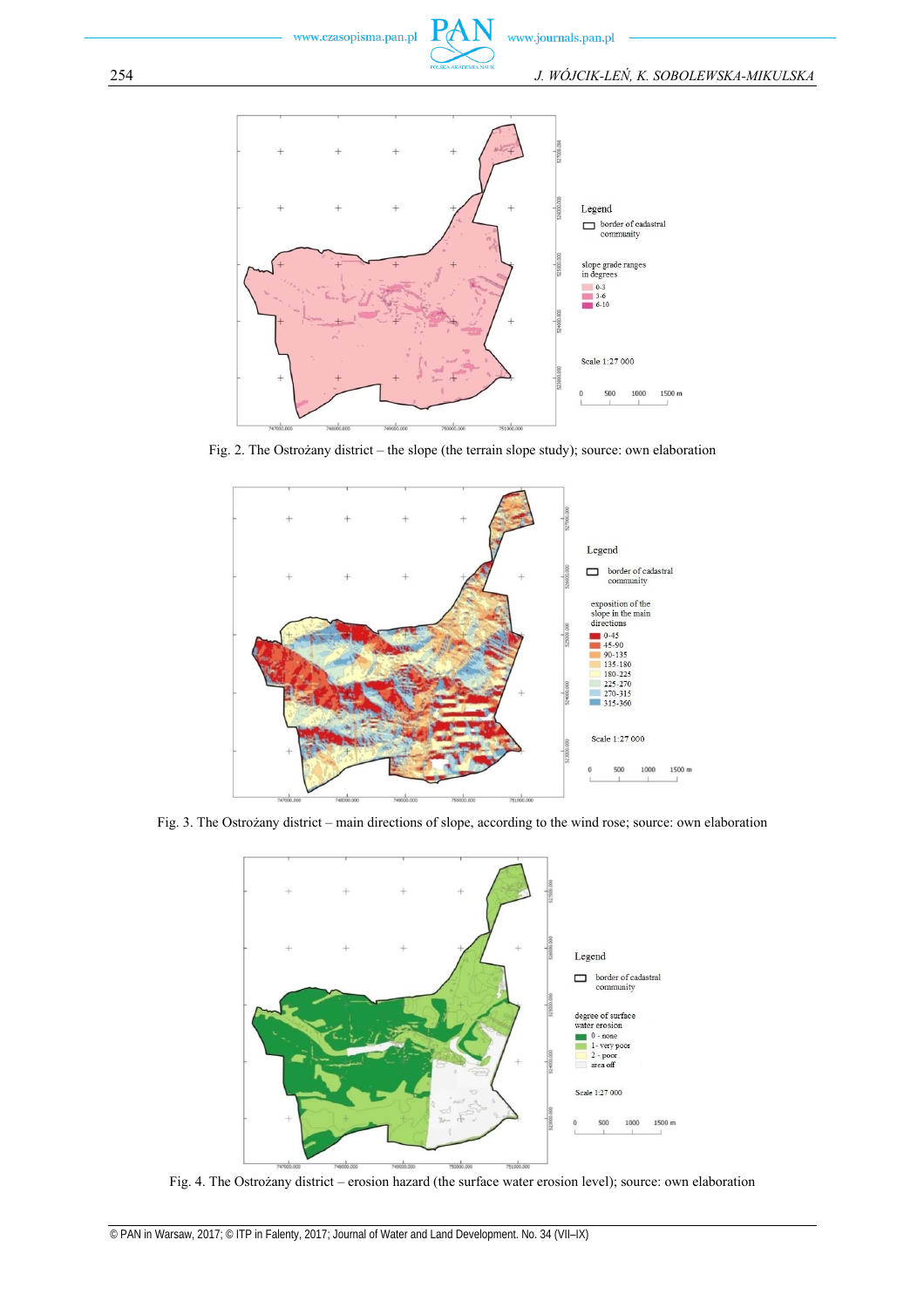## **PROPOSALS OF DESIGNING SOLUTIONS OF LAND CONSOLIDATION WITH CONSIDERATION OF THE ASSUMED SPECIFIC CRITERIA OF SELECTED PROBLEMATIC AREAS**

Land consolidation plays an important role in development of rural areas; this was, among others, in the economic, social or environmental spheres. The land consolidation process brings a series of benefits for the local society. After the detailed analysis of geodetic and cartographic documentation it turns out that agricultural problematic areas, as well as the possibilities of alternative development of those areas, were not considered during land consolidation operations.

In relation to this, the analysis of the above provisions for the Ostrożany object, points to the presence of for issues, according to the assumed criteria; i.e.:

location:

1) the distance from urban centres;

- soil conditions concerning their quality and usefulness:
- 2) the low class of soils,
- 3) the poor complex of the agricultural usefulness,
- 4) soils which are often excessively moisturised, soils of relatively permanent trend of excessive moisturising.

Specific features of the analysed object stress that the most advantageous ways of alternative development of agricultural problematic areas include:

|                                                                              | Criterion of a problem                                                             | Selected proposals of development                                                                                                         | Examples of visualised development                          |  |  |  |
|------------------------------------------------------------------------------|------------------------------------------------------------------------------------|-------------------------------------------------------------------------------------------------------------------------------------------|-------------------------------------------------------------|--|--|--|
| Location                                                                     | tax district<br>rate of unemployment<br>population density<br>structure of incomes | destination of lands for non-agricultural and<br>non-forest purposes, recreation areas, i.e.<br>planned bicycle routes and camping places | The proposed location, bicycle<br>routes and camping places |  |  |  |
|                                                                              | slope (terrain slope study)                                                        | $\qquad \qquad -$                                                                                                                         | -                                                           |  |  |  |
| Terrain relief                                                               | slope direction                                                                    | $\overline{\phantom{0}}$                                                                                                                  |                                                             |  |  |  |
|                                                                              | erosion hazard                                                                     |                                                                                                                                           |                                                             |  |  |  |
|                                                                              | soil classes                                                                       | forestation, creation of hunting plots                                                                                                    | Proposed locations of forestation                           |  |  |  |
| Soil conditions with respect to quality of soils and agricultural usefulness | complexes of the agricul-<br>tural usefulness                                      | forestation, creation of hunting plots                                                                                                    | or hunting plots                                            |  |  |  |
|                                                                              | water relations                                                                    | transformation of agricultural lands into<br>areas for energetic purposes (e.g. for planta-<br>tion of energy-crop willow)                | Proposed locations of plantations<br>of energy-crop willow  |  |  |  |

**Table 4.** Selected proposals of alternative development with consideration of the assumed criteria (district Ostrożany)

Source: own elaboration.

© PAN in Warsaw, 2017; © ITP in Falenty, 2017; Journal of Water and Land Development. No. 34 (VII–IX)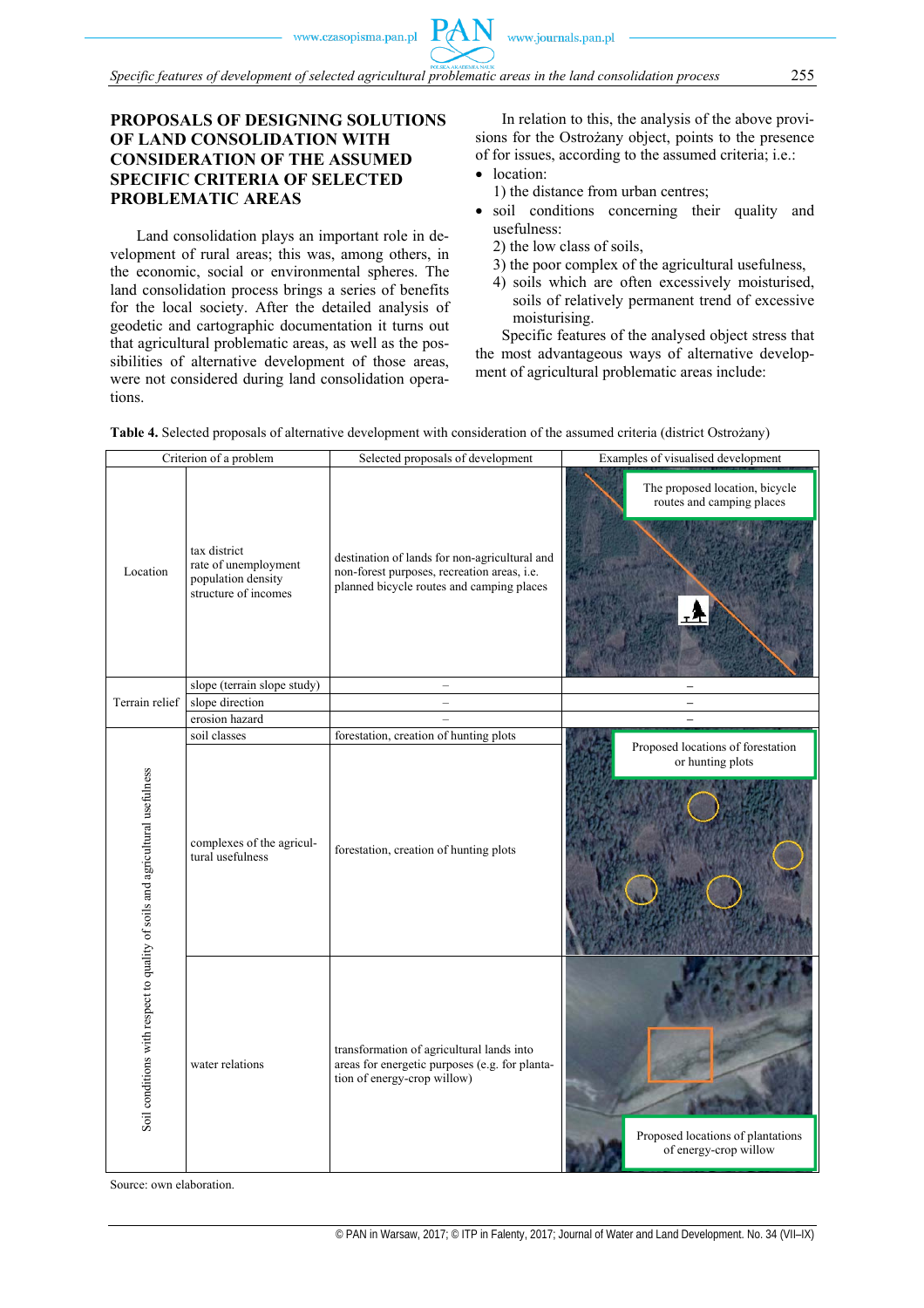Ref. 1) destination of lands for non-agricultural and non-forest purposes-agro-tourist or recreation areas, i.e. planning locations of bicycle routes, pedestrian passages or routes for riding a horse and camping places. Inhabitants are becoming convinced that agro-tourism and recreation areas are the attractive form of business activities in rural areas, in particular in areas of low incomes of farms [DUDZIŃSKA *et al*. 2014; WILKOWSKI, SOBOLEWSKA-MIKULSKA 2002].

Delineation of areas planned for agro-tourism, tourism and recreation should be an element of the land consolidation project, leading to:

- taking care of the image of the entire village, as well as preservation of its existing nature, e.g. by reconstruction of conventional (historical) buildings,
- development of accommodation facilities or restoration of the old ones,
- ensuring the transport possibilities (the quality of roads, public transport, car parking places),
- creation or improvements of conditions of recreational objects, including:
	- location of fitness trails in forests, in areas covered by trees and bushes,
	- bicycle routes around attractive (landscape, historical) places,
	- camping areas, places for fishing and beaches around water reservoirs,
- creation of cultural attractions in the village and its vicinities (interesting sightseeing places, churches, museums, building museums),
- development of unused or left buildings (new types of use),
- ensuring the access to services and, therefore, creation of employment opportunities for local inhabitants.

Ref. 2) and 3) destination of areas for forestation, creation of hunting plats, since forest cover slightly above 18% of the total area of the village. It would be useful to build bicycle routes located close to forests; this would allow to admire the attraction of the Podlasie District.

Ref. 4) transformation of lands for the needs of cultivation of energy crops, such as energy-cop willow, since the analysed area is characterised by the excessive moisturising, what positively influences the biomass production. Energy-crop willow was created several years ago by crossing and selecting several species of willows. As a result the plant was created which is characterised by the very high mass increase, the high combustible value and low requirements concerning soils. Wet soils of arable lands and green areas of IIIa, IIIb and IVa and V classes are recommended for those purposes.

### **CONCLUSIONS**

Land consolidation is the process which improves the spatial structure of rural areas, including problematic areas. When this geodetic process is performed it is possible to interpret specific features of selected agricultural problematic areas and to propose alternative and the most effective ways of development of the discussed areas. As a result of those agriculturaland-development operations rural areas are becoming competitive and farming operations generate financial benefits and improve the living conditions.

However, it should be noticed that within the land consolidation process, specific features and development of problematic areas are not considered; those issues are considered as marginal problems. It is caused by inadequate legal regulations and by the law level of the social awareness. The basic discrepancies also result from the extent of environmental protection and development of the rural landscape. This leads to the necessity to modernise the act of March 26,1982 on land consolidation and exchange [Ustawa... 1982] with respect to: determination of new objective of land consolidation, as well as operations which concern the alternative development of problematic areas when the land consolidation project is performed.

It is necessary to develop new technical standards (instructions) since the current standards are not fully adequate for practical operations performed with respect to development of agricultural problematic areas during land consolidation operations. Land consolidation is an investment which must be widely considered as the complex solution for all issues related to the sustainable management of real estates in rural areas.

### **REFERENCES**

- BAŃSKI J. 1999. Obszary problemowe w rolnictwie polskim [Problematic areas in the Polish agriculture]. Wrocław. Wydaw. Conlinuo PAN. Prace Geograficzne. Nr 172.
- BYDŁOSZ J., CZAJA S., DAWIDOWICZ A., GAJOS M., JASIOŁEK J., JASIOŁEK J., JOKIĆ M., KATICA KRIŽANOVIĆ K., KWARTNIK-PRUC A., ŁUCZYŃSKI R., MAŠEK TONKOVIĆ A., RAHMONOV O., SOBOLEWSKA-MIKULSKA K., SZPOR G., URBAŃSKA R., WACH J., WÓJCIK J., ŹRÓBEK R. 2013. Management of real estate resources. Zagreb, Croatia. Nacionalna knjiznica. ISBN 978-953-6129-37 pp. 102.
- CIOK S. 1991. Sudety obszar problemowy [The problematic area of Sudety]. Acta Universitatis Wratislaviensis. 1236. Studia Geograficzne. T. 51. ISBN 83-229-0489-4 pp. 87.
- CHURSKI P. 2006. Obszary problemowe w polityce regionalnej Unii Europejskiej w latach 2000–2006 [Problematic areas in the regional policy of the European Union in the period 2000–2006] [online 01.10.2016] Available at: http://www.wshe.pl/vladis/vladis15/4. html
- DUDZIŃSKA M., JASIŃSKA E., KOCUR-BERA K., LEŃ P., PRE-WEDA E., SAJNÓG N., SOBOLEWSKA-MIKULSKA K., STEIN-SHOLT H., WALACIK M., WÓJCIK J. 2014. Directions of land management in rural areas. Zagreb, Croatia. Nacionalna knjiznica. ISBN 978-95-36129-40-9 pp. 75.
- JADCZYSZYN J. 2009. Regionalne zróżnicowanie obszarów problemowych rolnictwa (OPR) w Polsce [Regional diversification of agricultural problematic areas in Poland]. Instrukcja Upowszechnieniowa. Puławy. IUNG-PIB pp. 80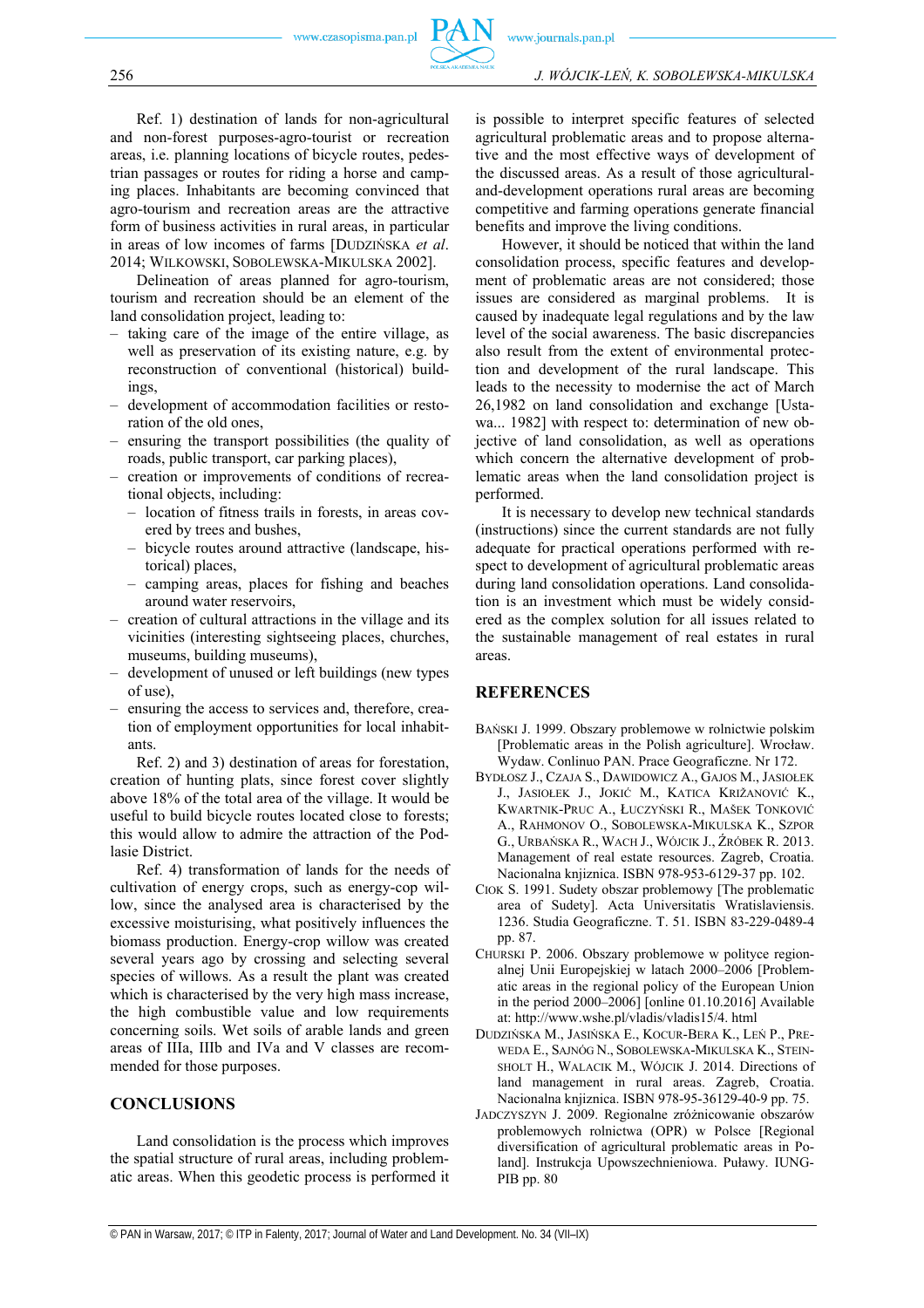- JÓZEFACIUK A., JÓZEFACIUK Cz. 1990. Zagrożenie erozją wodną powierzchniową i występowanie erozji wąwozowej w Beskidach Zachodnich i na Podgórzu Zachodniobeskidzkim [Surface water erosion hazard and occurrence of gorge erosion in western Beskidy Mountains and in the western Beskidy Upland]. Zeszyty Naukowe UR w Krakowie. Sesja Naukowa. Z. 25.
- KRÓL Ż. 2014. Charakterystyka szachownicy gruntów o układzie wstęgowym na przykładzie miejscowości Brzeziny gmina Puchaczów [Characteristic of plots patchwork in strip type: A case study of the Brzezina villge, Puchaczów commune]. Infrastruktura i Ekologia Terenów Wiejskich. Nr 2014/II (2 (Jun 2014) p. 423–435.
- LEN P., OLENIACZ G., SKRZYPCZAK I., MIKA M. 2016. The Hellwig's and zero unitarisation methods in creating a ranking of the urgency of land consolidation and land exchange work. 16th International Multidisciplinary Scientific GeoConference. SGEM. Albena, Bulgaria. 30.06–6.07 2016. Conference proceedings. B. 2. Geodesy and mine surveying, photogrammetry and remote sensing. Vol. 2. Geodesy and mine surveying. STEF92 Technology p. 617–624.
- LEŃ P. 2010. Analiza rozdrobnienia gruntów indywidualnych na przykładzie powiatu Brzozów [Analysis of the fragmentation of individual lands on the example of district Brzozów]. Infrastruktura i Ekologia Terenów Wiejskich. Nr 2010/01 p. 65–74.
- LEŃ P. 2011. Określenie pilności potrzeb prac scalenia i wymiany gruntów we wsiach powiatu Brzozów [Determining urgency of needs of land consolidation in villages of district Brzozów]. Infrastruktura i Ekologia Terenów Wiejskich. Nr 2011/03 p. 7–16.
- LEŃ P. 2017a. The size of the external patchwork of fields as an indicator of the need for land consolidation and exchange in the villages of the commune of Drzewica. Journal of Water and Land Development. No. 33 p. 99– 106. DOI 10.1515/jwld-2017-0024.
- LEŃ P. 2017b. The size of an external patchwork of fields as an indicator of urgency for land consolidation and exchange on the example of the commune of Lesko. Journal of Water and Land Development. No. 33 p. 107– 114. DOI 10.1515/jwld-2017-0025.
- LEŃ P., MIKA M. 2016a. Analysis of the flawed spatial structure of land in selected villages of the South- -Eastern Poland. Geomatics, Land Management and Landscape. Vol. 2 p. 107–119.
- LEŃ P., MIKA M. 2016b. Determination of the urgency of undertaking land consolidation works in the villages of the Sławno municipality. Journal of Ecological Engineering. Vol. 17. Iss. 4 p. 163–169.
- MRiRW 2014. Program rozwoju obszarów wiejskich na lata 2014–2020 [Rural development program for years 2014–2020]. Warszawa pp. 806.
- NOGA K., LEŃ P. 2010. Analiza rozdrobnienia gruntów indywidualnych we wsiach powiatu Brzozów [Analysis of the fragmentation of private land in the villages of the Brzozów district]. Infrastruktura i Ekologia Terenów Wiejskich. Nr 2010/03 p. 55–64.
- Rozporządzenie Ministra Finansów z dnia 10 grudnia 2001 r. w sprawie zaliczenia gmin oraz miast do jednego z czte-

rech okręgów podatkowych [Decree of the Ministry of Finance of December 10, 2001 on including municipalities and cities into one of four tax districts]. Dz.U. Nr 143 poz. 1614.

- Rozporządzenie Rady Ministrów z dnia 12 września 2012 r. w sprawie gleboznawczej klasyfikacji gruntów [Decree of the Council of Ministers of September 12, 2012 on classification of soils]. Dz.U. 2012 poz. 1246.
- SAJNÓG N., WÓJCIK J. 2013. Możliwości zagospodarowania Gruntów marginalnych i nieużytków gruntowych w scalaniu gruntów [Possibilities to develop marginal lands and waste lands in land consolidation]. Infrastruktura i Ekologia Terenów Wiejskich. Nr 2/II/2013 p. 155– 156.
- SOBOLEWSKA-MIKULSKA K. 2004. Kierunki modernizacji struktury przestrzennej obszarów wiejskich po wstąpieniu Polski do Unii Europejskiej [Directions of modernisation of the spatial infrastructure of rural areas after the Polish accession to the European Union]. Przegląd Geodezyjny. R. 76. Nr 4 p. 11–14.
- Ustawa z dnia 26 marca 1982 r. o scalaniu i wymianie gruntów [The act of March 26,1982 on land consolidation and exchange]. Dz.U. 2003. Nr 178 poz. 1749 as amendments.
- Ustawa z dnia 27 marca 2003 r. o planowaniu i zagospodarowaniu przestrzennym [The act of March 27, 2003 on spatial planning and development]. Dz.U. 2003. Nr 80 poz. 717.
- WILKOWSKI W., SOBOLEWSKA-MIKULSKA K. 2002. Opracowanie projektu ogólnego scalenia gruntów z uwzględnieniem elementów ekologicznych oraz kształtowania krajobrazu. W: Systemy katastralne i przekształcenia struktury przestrzennej obszarów wiejskich w krajach Unii Europejskiej i Polsce. Rozdz. VIII [Development of the general land consolidation plan with consideration of ecological elements and landscape development. In: Cadastral systems and transformation of the spatial structure of rural areas in the European Union countries and in Poland. Sect. VIII]. Eds. W. Wilkowski, S. Ignar, E. Wietsma-Łącka. Warszawa. Wydaw. SGGW.
- WITEK T. (ed.) 1994. Waloryzacja rolniczej przestrzeni produkcyjnej Polski według gmin [Validation of the agricultural production space in Poland by municipalities]. Seria A-56. Suplement. Puławy. IUNG.
- WÓJCIK-LEŃ J. 2016. Koncepcja zagospodarowania wybranych obszarów problemowych w procesie scalenia gruntów [The concept of development of selected problematic areas in the land consolidation proces]. PhD thesis. Warszawa. PW pp. 256
- WÓJCIK G., LEŃ P. 2015. Spatial development of agricultural land division throughout the ages in villages of the Opoczno County. Geomatics and Environmental Engineering. Vol. 9. No. 3 p. 95–107.
- ZAGOŻDŻON A. 1988. Kilka uwag o obszarach problemowych. W: Gospodarka przestrzenna, rejon, lokalność [A few remarks on problem areas. In: Spatial management, region, locality]. Biuletyn Komitetu Przestrzennego Zagospodarowanie Kraju. Nr 138 p. 137–147.